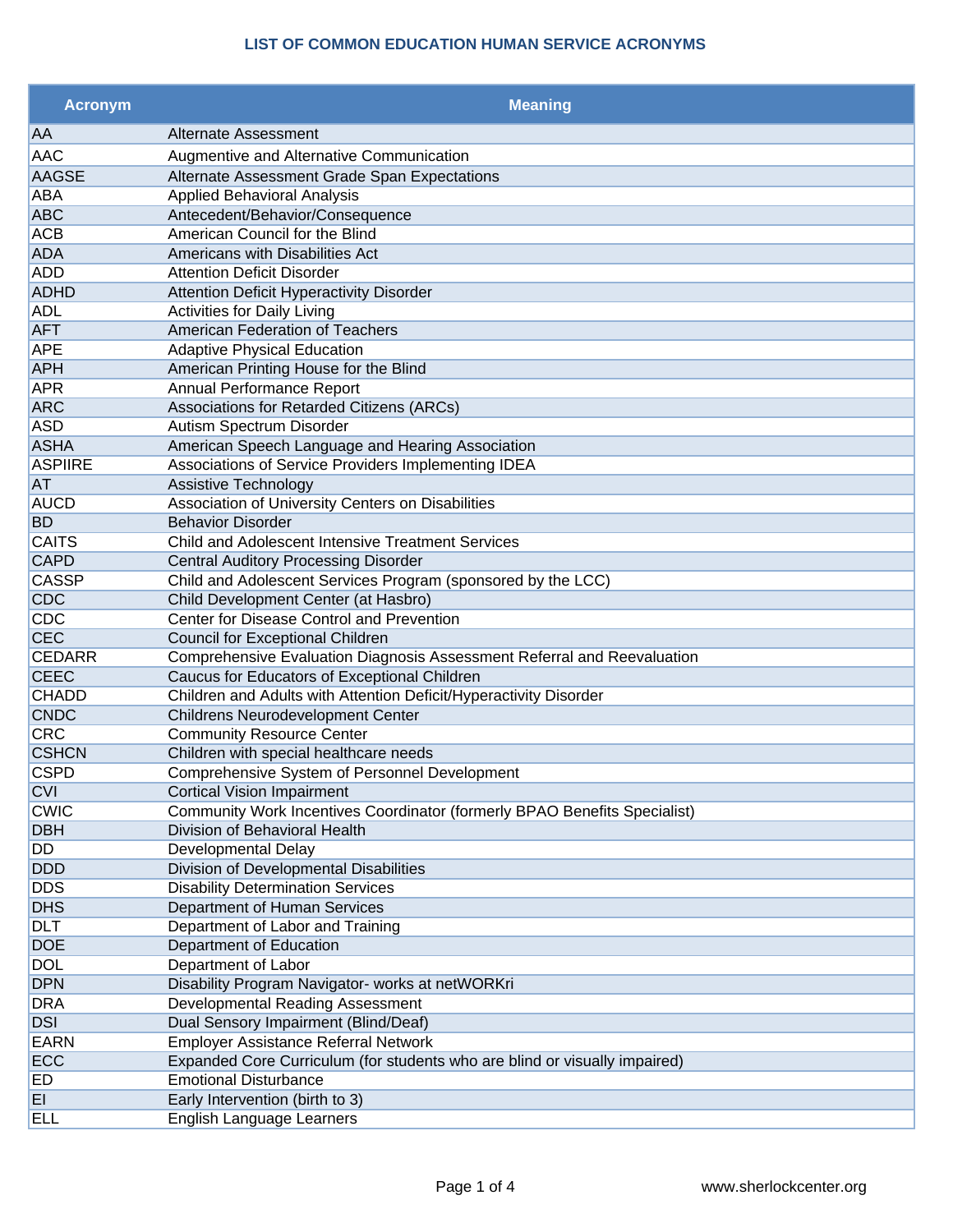| <b>EN</b>     | <b>Employment Network</b>                                                                       |
|---------------|-------------------------------------------------------------------------------------------------|
| <b>EPE</b>    | <b>Extended Period of Eligibility</b>                                                           |
| <b>EPSDT</b>  | Early Periodic Screening Diagnostics and Testing                                                |
| <b>ERIC</b>   | Educational Resource Information Center Clearinghouse on Disabilities and Gifted Education      |
| <b>ESL</b>    |                                                                                                 |
|               | English as a Second Language                                                                    |
| <b>ESY</b>    | <b>Extended School Year</b>                                                                     |
| <b>EXR</b>    | <b>Expedited Reinstatement</b>                                                                  |
| <b>FAPE</b>   | Free Appropriate Public Education                                                               |
| <b>FBA</b>    | <b>Functional Behavioral Assessment</b>                                                         |
| <b>FBR</b>    | <b>Federal Benefit Rate</b>                                                                     |
| <b>FEAT</b>   | <b>Families for Effective Autism Treatment</b>                                                  |
| <b>FICA</b>   | <b>Federal Insurance Contributions Act</b>                                                      |
| <b>GCD</b>    | <b>Global Communication Disorder</b>                                                            |
| <b>GED</b>    | <b>General Educational Development</b>                                                          |
| <b>GLE</b>    | <b>Grade Level Expectations</b>                                                                 |
| <b>GSE</b>    | <b>Grade Span Expectations</b>                                                                  |
| <b>HBTS</b>   | Home Based Theraputic Services                                                                  |
| <b>HIPPY</b>  | Home Instruction for Parents of Preschool Youngsters                                            |
| <b>ICC</b>    | Interagency Coordinating Council (oversees Early Intervention)                                  |
| <b>IDEA</b>   | Individuals with Disabilities Educational Act                                                   |
| <b>IEP</b>    | <b>Individualized Education Plan</b>                                                            |
| <b>IFSP</b>   | Individualized Family Service Plan (early intervention equivelant of an IEP)                    |
| <b>IHE</b>    | Institutes of Higher Education                                                                  |
| <b>ILIAD</b>  | <b>IDEA Local Implementation by Local Administrators</b>                                        |
| <b>IPE</b>    | Individual Plan for Employment                                                                  |
| <b>IRS</b>    | <b>Internal Revenue Service</b>                                                                 |
| <b>IRWE</b>   | <b>Impairment-Related Work Expenses</b>                                                         |
| <b>ISP</b>    | <b>Individual Service Plan</b>                                                                  |
| <b>ITP</b>    | <b>Individual Transition Plan</b>                                                               |
| <b>JAN</b>    | <b>Job Accommodation Network</b>                                                                |
| <b>LAC</b>    | Local (special education) Advisory Committee                                                    |
| <b>LCC</b>    | <b>Local Coordinating Council</b>                                                               |
| LD.           | Learning Disabled                                                                               |
| LEA           | <b>Local Educational Agency</b>                                                                 |
| LRE           | <b>Least Restricitive Environment</b>                                                           |
| <b>MHRH</b>   | Mental Health Retardation & Hospitals- over sees DDD and DBH                                    |
| <b>NASP</b>   | National Association of School Psychologists                                                    |
| <b>NASSP</b>  | National Association of Secondary School Principals                                             |
| <b>NCBDDD</b> | National Center on Birth Defects and Developmental Disabilities                                 |
| <b>NCLB</b>   | No Child Left Behind                                                                            |
| <b>NEA</b>    | <b>National Education Association</b>                                                           |
| <b>NECAP</b>  | New England Common Assessments Program                                                          |
| <b>NECTAC</b> | National Early Childhood Technicial Assistance Center                                           |
| NetWORKri     | RI's One Stop Career Center, DLT                                                                |
| <b>NICHCY</b> | National Information Center for Children and Youth with Disabilities                            |
| <b>NICU</b>   | Neonatal Intensive Care Unit                                                                    |
| <b>NLTS</b>   | National Longitudinal Transitional Summary                                                      |
| <b>NRCP</b>   | National Resourse Center for Paraprofessionals in Education and Related Services                |
| <b>OCD</b>    | <b>Obsessive Compulsive Disorder</b>                                                            |
| <b>OCR</b>    | Office of Civil Rights (US Dept. of Education)                                                  |
| <b>ODL</b>    | <b>Office of Diverse Learners</b>                                                               |
| OHI           | Other Health Impaired                                                                           |
| <b>OJT</b>    |                                                                                                 |
| ORS           | On the Job Training- (work incentive for employers)<br><b>Office of Rehabilitation Services</b> |
| <b>OSEP</b>   |                                                                                                 |
|               | US Department of Education Office of Special Education Populations                              |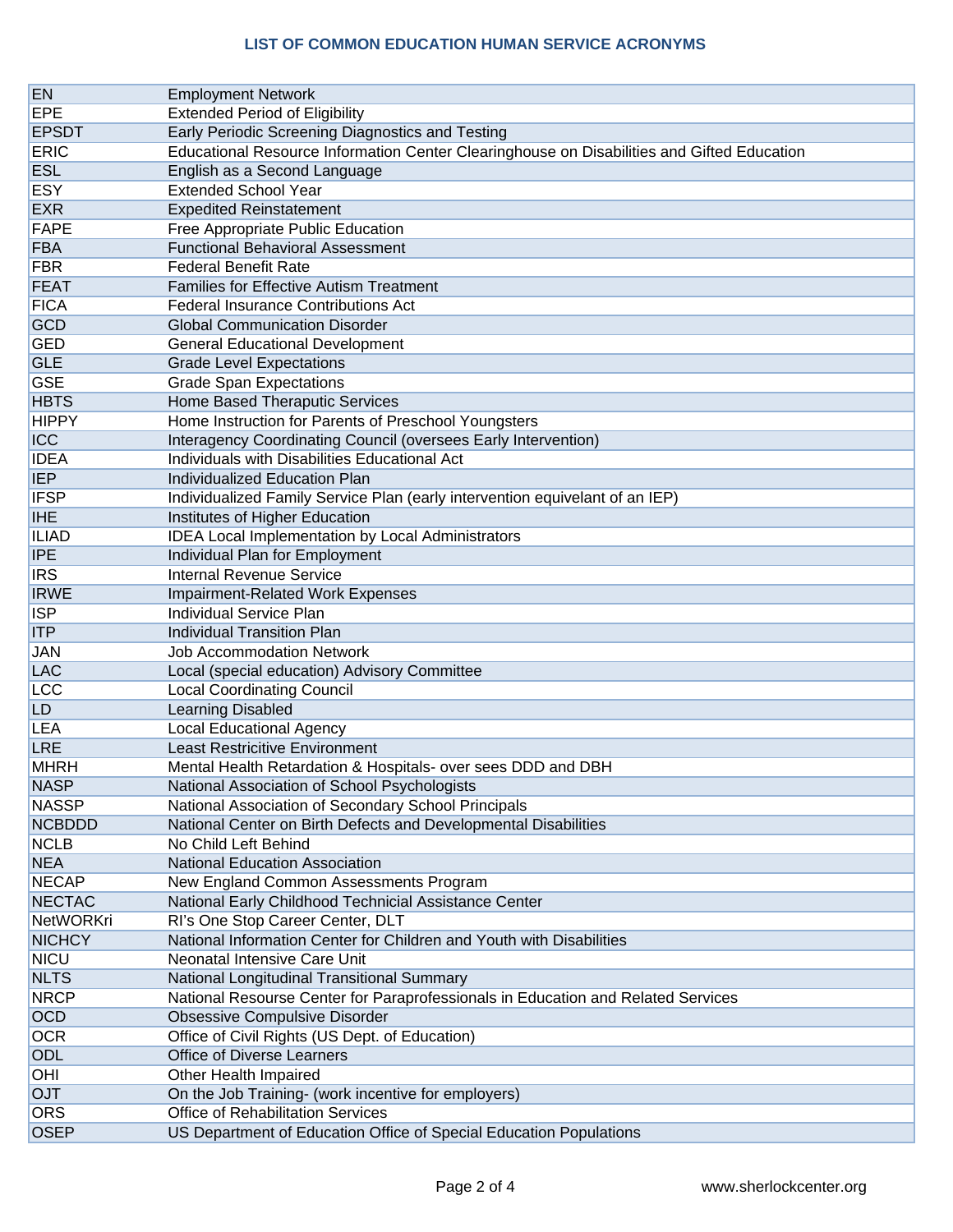| <b>OSESN</b> | Ocean State Employer Services Network - Work force Development Professional Group                  |
|--------------|----------------------------------------------------------------------------------------------------|
| <b>OSP</b>   | <b>Office of Special Populations</b>                                                               |
| OТ           | Occupational Therapy/Therapist                                                                     |
| P&A          | <b>Protection and Advocacy</b>                                                                     |
| Part B       | Services for School Aged Children                                                                  |
| Part C       | Services for Children Birth - 2 years old                                                          |
| <b>PASS</b>  | Personal Assistance Services and Supports (DHS program for children with special healthcare needs) |
| <b>PASS</b>  | Plan to Achieve Self-Support                                                                       |
| <b>PAT</b>   | <b>Parents As Teachers</b>                                                                         |
| <b>PBGR</b>  | <b>Proficiency Based Graduation Requirements</b>                                                   |
| <b>PBIS</b>  | <b>Positive Behavior Interventions</b>                                                             |
| PEC          | Picture Exchange Communication System                                                              |
| PEP          | Positive Educational Partnership                                                                   |
| <b>PESS</b>  | <b>Property Essential for Self-Support</b>                                                         |
| PICU         | Pediatric Intensive Care Unit                                                                      |
| <b>PSN</b>   | <b>Parent Support Network</b>                                                                      |
| PT           | Physical Therapy/Therapist                                                                         |
| PTI          | Parent Training Information Project                                                                |
| <b>PWN</b>   | <b>Prior Written Notice</b>                                                                        |
| <b>RIBLN</b> | RI Business Leadership Network                                                                     |
| <b>RIDE</b>  | RI Department of Education                                                                         |
| <b>RIDLC</b> | RI Disability Law Center                                                                           |
| <b>RIPIN</b> | <b>RI Parent Information Network</b>                                                               |
| <b>RITAP</b> | RI Technical Assistance Program                                                                    |
| <b>RRC</b>   | <b>Regional Resource Center</b>                                                                    |
| <b>SALT</b>  | School Accountability for Learning and Teaching                                                    |
| <b>SE</b>    | <b>Supported Employment</b>                                                                        |
| <b>SEA</b>   | <b>State Education Agency</b>                                                                      |
| <b>SEAC</b>  | <b>Special Education Advisory Committee</b>                                                        |
| Section 504  | Nondiscrimination on the Basis of Disability portion of the Federal Rehab Act of 1973              |
| Section 619  | Preschool Special Education for Children 3-5 years old                                             |
| <b>SGA</b>   | <b>Substantial Gainful Activity</b>                                                                |
| <b>SIG</b>   | <b>State Improvement Grant</b>                                                                     |
| <b>SIP</b>   | State Improvement Plan                                                                             |
| <b>SIT</b>   | School Improvement Team                                                                            |
| <b>SLP</b>   | Speech/Language Pathologist                                                                        |
| SORI         | Special Olympics of RI                                                                             |
| <b>SPDG</b>  | State Personnel Development Grant                                                                  |
| <b>SPED</b>  | <b>Special Education</b>                                                                           |
| SpeNSE       | Study of Personnel Needs in Special Education                                                      |
| <b>SPP</b>   | State Performance Plan                                                                             |
| <b>SSA</b>   | Social Security Administration                                                                     |
| <b>SSDI</b>  | <b>Social Security Disability Insurance</b>                                                        |
| SSI          | Supplemental Security Income                                                                       |
| SSS          | <b>School Support System</b>                                                                       |
| TA           | <b>Teacher Assistant</b>                                                                           |
| TBI          | <b>Traumatic Brain Injury</b>                                                                      |
| <b>TDD</b>   | Telecommunications Device for the Deaf                                                             |
| <b>TTW</b>   | <b>Ticket to Work</b>                                                                              |
| <b>TTY</b>   | Telecommunication Device for the Deaf (Teletype)                                                   |
| <b>TWP</b>   | <b>Trial Work Period</b>                                                                           |
| <b>UCEDD</b> | University Centers for Excellence in Developmental Disabilities                                    |
| <b>UWA</b>   | Unsuccessful Work Attempt                                                                          |
| <b>VR</b>    | <b>Vocational Rehabilitation</b>                                                                   |
| WIA          | Workforce Investment Act                                                                           |
|              |                                                                                                    |